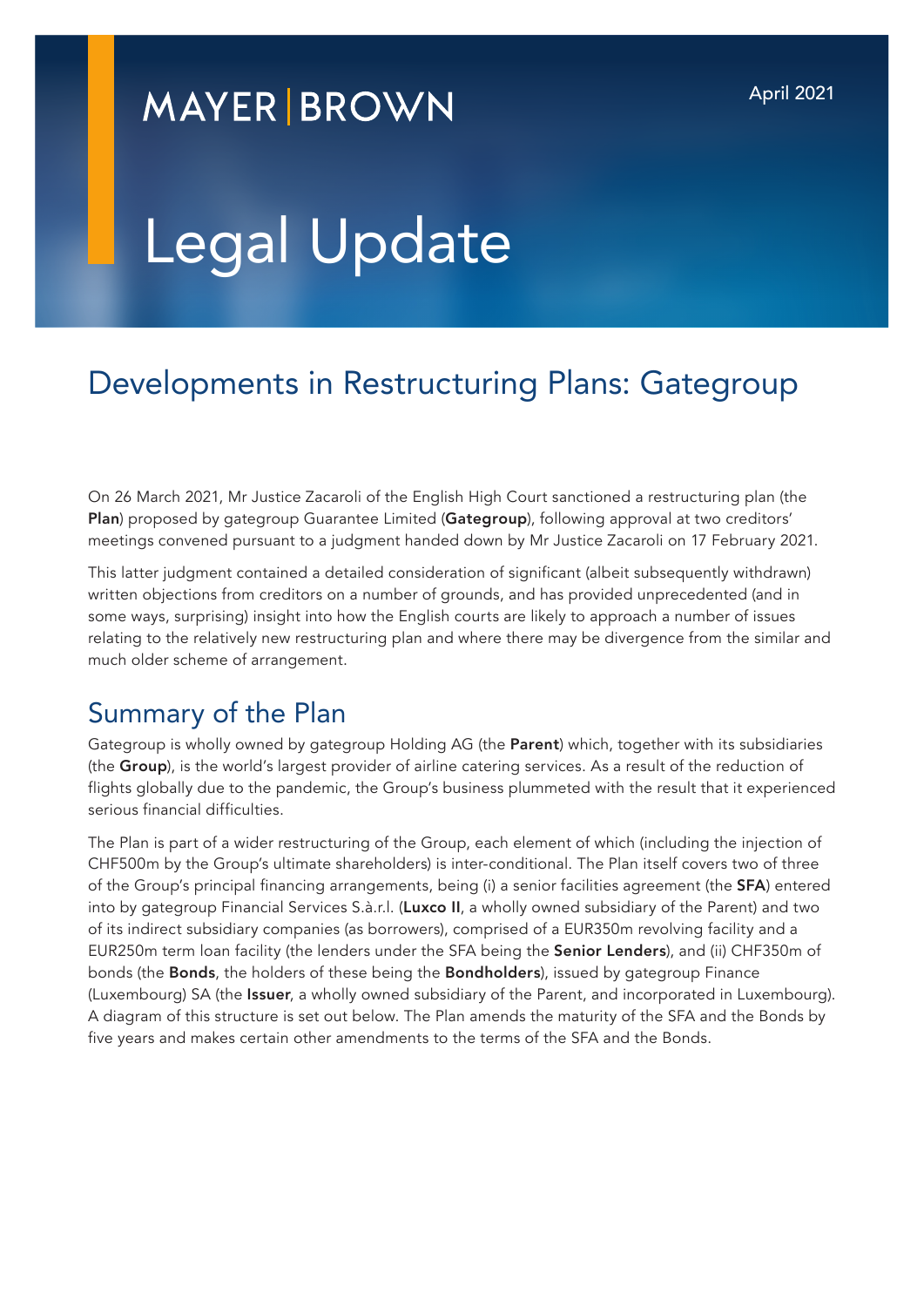

#### Artificial Structures and "Good" Forum Shopping

Without a restructuring plan, the Bonds' maturity could not be extended (due to the burdensome quorum requirement in the Bonds' terms for amendments and the fact that many of the holders were retail investors with small individual holdings), which ultimately would have led the Group into an insolvency process within weeks. The Issuer, although it had its centre of main interests (COMI) in England, was not in a position to propose a restructuring plan as to do so would have constituted an event of default under the Bonds leading to potential acceleration and enforcement action.

Consequently, Gategroup was incorporated in England and Wales and was interposed into the Group's borrowing arrangements through the execution of a deed of indemnity and contribution (the Deed Poll) in favour of the Senior Lenders and the Bondholders. Through this, Gategroup agreed to pay the liabilities outstanding under the SFA and the Bonds, whilst an accompanying contribution payment agreement required such payments to be made by the respective obligors under the SFA and the Bonds. The Deed Poll created liabilities (albeit artificial liabilities) for Gategroup to the Bondholders and the Senior Lenders, which it could rely on in order to propose a restructuring plan (continuing the trend identified in our [PizzaExpress](https://www.mayerbrown.com/-/media/files/perspectives-events/publications/2020/12/the-pizzaexpress-restructuring-plan_dec20.pdf) update).

This artificial structure was the only solution available to allow a restructuring of this sort to be effected given the quorum requirements of the Bonds. Although in the instant case such a structure was not necessary to give the English court jurisdiction (given that Gategroup was incorporated in England), the Court did go on to broadly endorse the use of such an artificial structure in order to engage the jurisdiction of the English Court, and that this could be seen as "good forum shopping" where such a structure was being used to achieve the best possible outcome for all parties. The Court was careful to note, however, that where an artificial structure is being used to override legitimate interests of creditors in a way which is wholly objectionable (such as where a primary obligor is seeking to avoid applicable principles of insolvency law under the laws that apply to it or where the attempt to compromise plan creditors' rights against third parties would not be recognised in any of the relevant foreign jurisdictions where it mattered), it remains open to an English court to use its discretion to refuse to sanction a plan (or even refuse to convene a meeting of the creditors).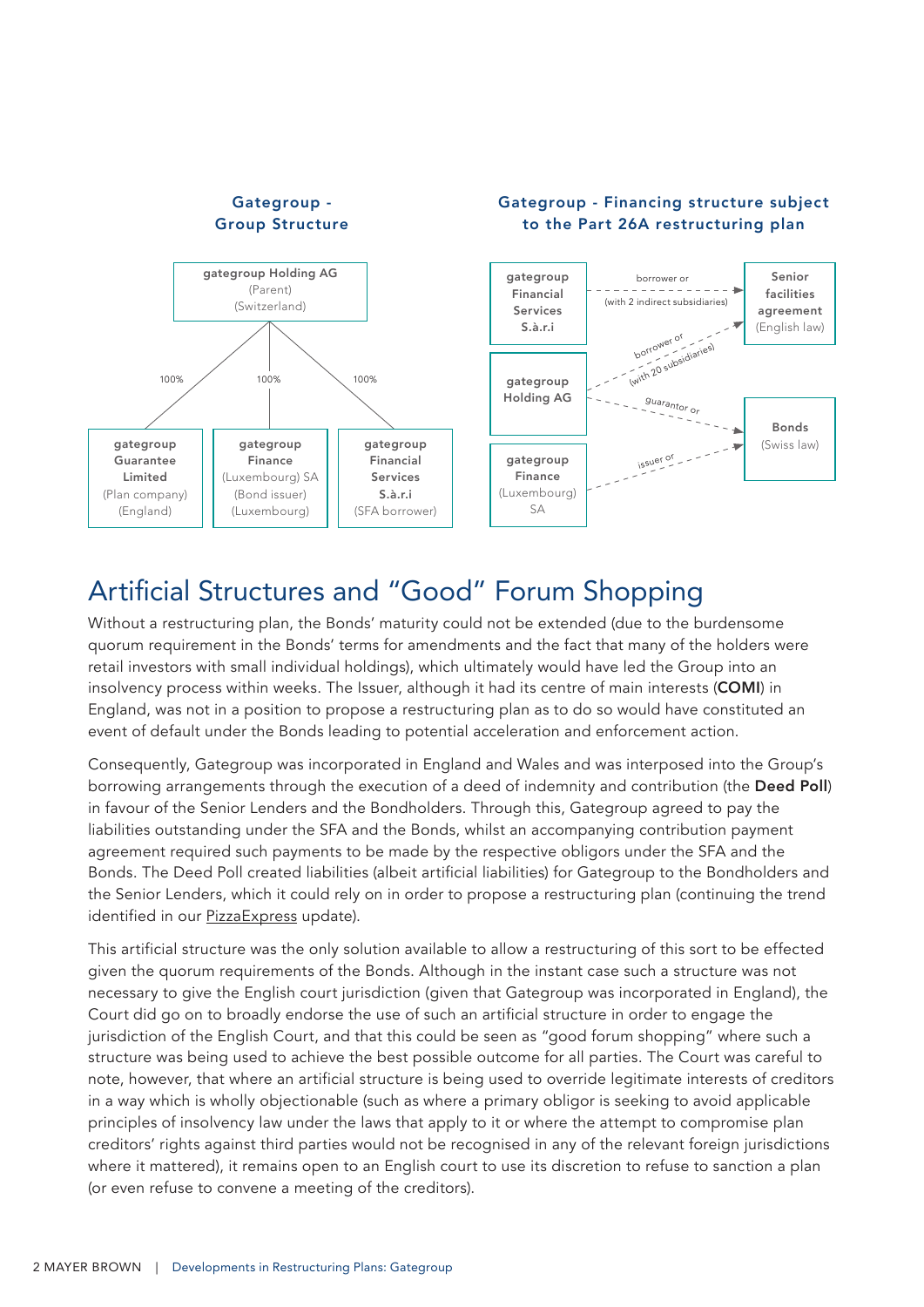#### Restructuring Plans are Insolvency Proceedings

Given that (i) the Bonds contained an exclusive jurisdiction clause in favour of the courts of Zurich, and (ii) Gategroup's application was filed in advance of the Brexit implementation date (1 January 2021), the question arose as to whether restructuring plans fall within the "bankruptcy exclusion" in the Convention on Jurisdiction and Enforcement of Judgments in Civil and Commercial Matters (the Lugano Convention). If restructuring plans did fall within the exclusion, the Lugano Convention would not have applied and the English court would not be bound to give effect to the jurisdiction clause in favour of the Zurich courts, ultimately allowing the Plan to proceed.

The Court found that the Plan did indeed fall within the "bankruptcy exclusion" as an insolvency proceeding, the Lugano Convention did not apply and the Court had jurisdiction to sanction the Plan.

In making this decision, the Court distinguished restructuring plans from schemes of arrangement primarily on the grounds that a restructuring plan is only available where two conditions are met, being that (i) there exists actual or potential financial difficulties which threaten the ability of the debtor to continue as a going concern, and (ii) the proposed plan must address those financial difficulties. This is in contrast to the position for schemes of arrangement, which may be proposed irrespective of the financial position of the company. Consequently, the Court considered that Part 26A of the Companies Act 2006 (under which restructuring plans may be initiated) is a law relating to insolvency as restructuring plans constitute proceedings designed to enable a company in financial difficulties to reach a composition or arrangement with its creditors, with the ultimate purpose of avoiding insolvency.

This particular element of the judgment comes as somewhat of a surprise and stands in contrast to a number of recent judgments on restructuring plans (including *PizzaExpress* and *Deep Ocean*), both of which proceeded on the basis that restructuring plans, like schemes of arrangement, were civil or commercial matters, rather than matters of insolvency. However, in each of those cases the point was neither determined, nor the subject of argument before the relevant court.

The outcome in Gategroup could significantly limit the recognition of restructuring plans in other jurisdictions (particularly European jurisdictions), diminishing their marketability at a time when such plans are starting to gain traction. In particular, the judgment may extinguish any possibility of being able to undertake significant airline restructurings in England using the restructuring plan where there are dissenting creditors, given the similarity of the bankruptcy provisions of the Lugano Convention and the Cape Town Convention. We previously explored this issue in greater detail in our **February alert**; in summary, should restructuring plans constitute an "insolvency-related event" for the purposes of the Cape Town Convention, it would not be possible to amend any obligations of a debtor and compromise any creditor whose interests are protected by the Cape Town Convention without the consent of that creditor, potentially rendering the cross-class cram down mechanism redundant in this context.

Similarly, the Gategroup judgment could also limit the use of the Hague Convention for matters involving restructuring plans due to the bankruptcy exclusion in the Hague Convention being expressed in broadly the same terms as that contained in the Lugano Convention. If restructuring plans were to fall within the bankruptcy exclusion in the Hague Convention, it would not be possible to rely on such convention to achieve international recognition and enforcement of a judgment relating to a restructuring plan.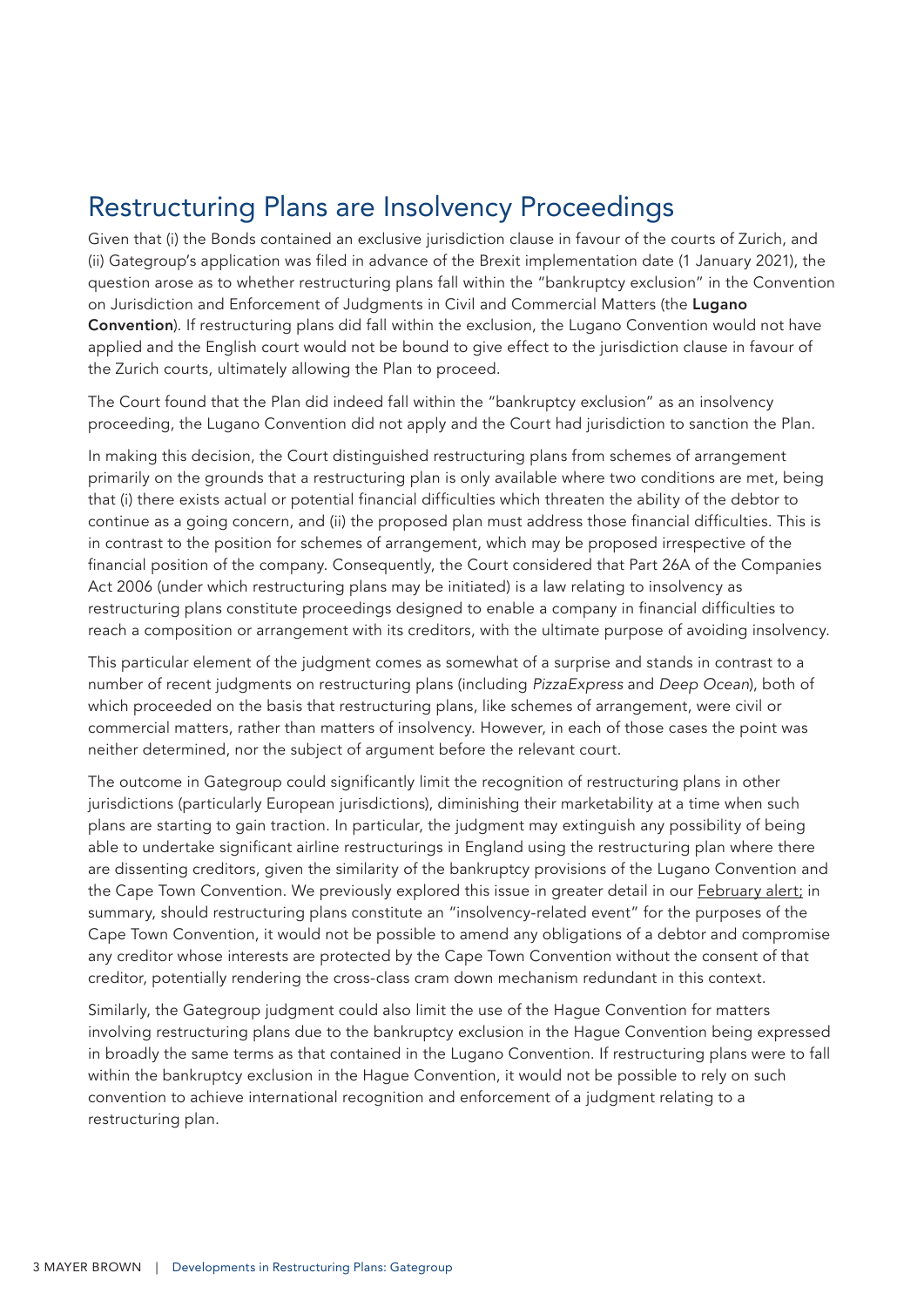#### Class Composition

Contrary to the proposal put forward by Gategroup, Mr Justice Zacaroli ordered that the Senior Lenders and the Bondholders be placed in separate classes of creditors for the purposes of voting on the Plan, finding that the Senior Lenders and the Bondholders did not satisfy the test for a single class due to the materially different rights that they each had under the SFA and the Bonds respectively, including that these rights were against different obligors (when looking behind the artificial structure). Gategroup's obligations to the Senior Lenders were satisfied by procuring that Luxco II (and the other obligors under the SFA) pay the Senior Lenders whereas Gategroup's obligations to the Bondholders were satisfied by paying the Issuer and Parent. Mr Justice Zacaroli stressed that this exposure to different obligors made it impossible for the Bondholders and Senior Lenders to consult together due to the entirely different credit risk.

The contention that the Plan gives all creditors "a real prospect of full recovery, over time", and that the Bondholders had a "greater incentive to approve the Plan than the Senior Lenders" (all of whom had already approved the Plan) was rejected and described by the Court as an argument which stretches the concept of "more to unite than to divide" to "breaking point", making it clear that it is not for the Court to assume the acceptance of a particular class of creditors.

Mr Justice Zacaroli also considered that there were key differences in the amendments being made to the SFA and the Bonds under the Plan (for example, the differences in interest rates and the removal of the event of default triggered by a change of control in the Bonds (there being no similar right to waive in the SFA)). Mr Justice Zacaroli noted that if all of these points had stood alone, a different view may have been taken.

This reasoning should be taken into account, when considering class composition and the potential use of the cross-class cram down mechanism.

#### Conclusion

Contrary to expectations (including comments in other recent judgments), the judgment in Gategroup has shown a readiness on the part of the courts to make a distinction between schemes and plans, particularly with respect to how certain international treaties apply to each of them. In some cases, this may ultimately lead to a company experiencing financial difficulties needing to make an undesirable choice between the greater international recognition that a scheme of arrangement may afford, against the golden tool of cross-class cram down offered by a restructuring plan. This choice is potentially made more difficult by the demonstration of the Court's willingness to look through an artificial structure and fracture a class, meaning that it will not always be possible to use a scheme comprising of a single class of creditors to structure around this choice.

If you'd like to find out more about other aspects of the restructuring plan and its use so far, please see our [COVID-19 response blog](https://www.covid19.law/2020/09/restructuring-plan-for-companies-in-financial-difficulty-under-the-corporate-insolvency-and-governance-act-2020/) and [podcast](https://www.mayerbrown.com/en/perspectives-events/podcasts/uk-restructuring-and-insolvency-law-reforms?pageSize=10&feed=4a1b5fd99aa44a78bf62a3b88761b716) and our alerts on the [PizzaExpress](https://www.mayerbrown.com/-/media/files/perspectives-events/publications/2020/12/the-pizzaexpress-restructuring-plan_dec20.pdf) and [Deep Ocean](https://www.mayerbrown.com/en/perspectives-events/publications/2021/02/deep-ocean-english-courts-consider-the-two-conditions-for-a-cross-class-cram-down) restructuring plans.